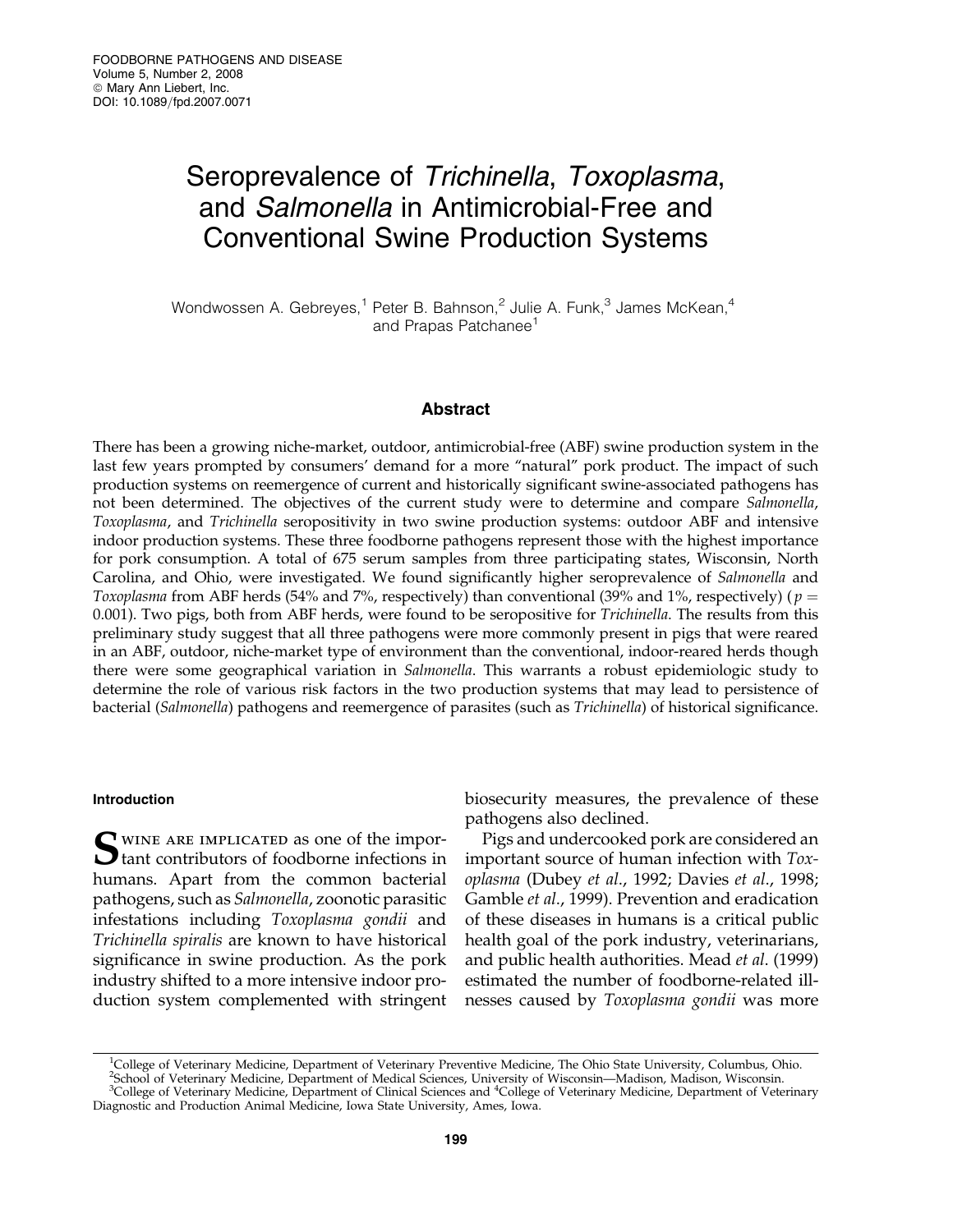than 100,000 cases in the United States alone. In addition, Toxoplasma ranks in the top-three leading causes of mortality by foodborne pathogens, predominantly being associated with fetuses and immunocompromised persons.

Toxoplasma gondii is commonly reported in pigs. A report on the national seroprevalence of T. gondii in commercial slaughter pigs between 1983 and 1984 with 11,842 serum samples demonstrated about 23% of finishing pigs throughout the United States were serological positive by the agglutination test (Dubey et al., 1991). Sows had a twofold higher seroprevalence (46%) as compared to finisher swine (Dubey et al., 1991). Based on the seroprevalence survey of pigs including 17 major pig producing states in the United States in 1995 and 2000, the proportion of seropositive breeding females and finisher pigs was dramatically reduced as compared to the previous decade (Patton et al., 2002).

During 1997–2001, an outbreak with 33 trichinellosis cases (and no deaths) was reported (Roy et al., 2003). While there are many reports in the United States indicated decline in human trichinellosis related of undercooked pork consumptions, occurrence of cases related with wild game meat consumption remains a concern (Gamble et al., 1999; Roy et al., 2003). Trichinella infection from consumption of pork products in the Western World is minimal in this era of modern swine production in intensive production units. On the other hand, in the last few years, the numbers of niche-market, outdoor pig production units are on the rise. Pigs in these facilities are raised with full or partial outdoor access on dirt with open access to soil, vegetation, and wild fauna. The role of these emerging production systems on the potential reemergence of Trichinella and other important parasitic diseases has not been investigated.

In contrast to the large survey study of Toxoplasma gondii antibody in pigs, the infection rate for Trichinella spp. in pigs in the United States is not well determined. Davies and his colleagues reported only 1 out of 2183 (0.057%) pigs reared in indoor production systems in the state of North Carolina was seropositive for T. spirallis (Davies et al., 1998). The authors concluded that modern swine production systems in concert with good management practices are sufficiently adequate to eradicate *T. spirallis* in swine herds. Of greater concern, there has been a paucity of information on the significance of the rising outdoor niche-market production systems on the rate of T. gondii infection in pigs. This study was aimed to investigate and compare the seroprevalence of Salmonella, Toxoplasma gondii, and Trichinella spiralis in pigs reared in two types of production systems; niche-market, outdoor, and antimicrobial-free (ABF) and intensive indoor (conventional) reared herds in three pig-producing states: North Carolina, Ohio, and Wisconsin.

### Methods

## Sample collection sites

Two types of swine production systems were included in this study: intensive indoor (conventional) and outdoor ABF systems. Under the conventional system of pig production, antimicrobials were added to the feed for growth promotion and were also used for therapeutic purposes. In the extensive ABF pig production system, pigs were reared in open fields in a barricaded area and had free access to the environment including soil and water. In addition, no antimicrobials were used for any purpose other than injections (as needed) for the sows at the farrowing units. Sick pigs that were given antimicrobials for treatment, in the ABF units, were immediately removed from the herd and kept in a different hoop barn or pen enclosure and marketed as conventional and excluded from this study. A total of 675 serum samples from the three participating states—Wisconsin  $(n = 351)$ , North Carolina  $(n = 201)$ , and Ohio  $(n = 123)$ —were submitted to the Iowa State University Diagnostic Laboratory for analysis. After removing missing and inconsistent (specimens that were not confirmed as from conventional or ABF) data, 616 total data points were further analyzed (Table 1).

## **Serology**

Serological analysis of the parasitic (Toxoplasma gondiiandTrichinella spiralis) andbacterial (Salmonella) pathogens using ELISA was conducted at the Iowa State University Diagnostic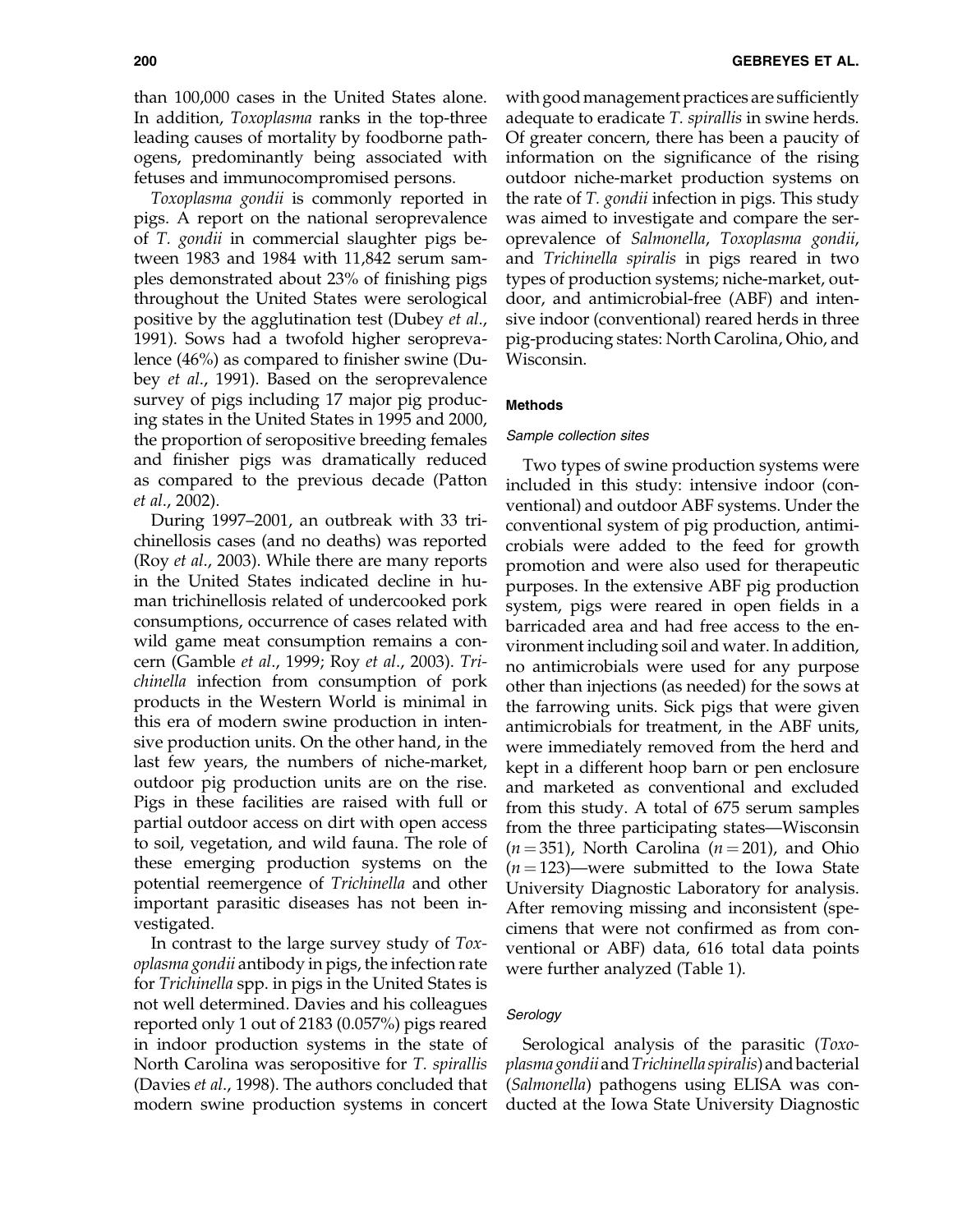#### ANTIMICROBIAL-FREE AND CONVENTIONAL SWINE 201

Table 1. Number of Samples in the Three PARTICIPATING STATES BY PRODUCTION SYSTEM

|                | Production system |              |       |
|----------------|-------------------|--------------|-------|
| <i>State</i>   | $ABF^a$           | Conventional | Total |
| Wisconsin      | 245               | 80           | 325   |
| North Carolina | 74                | 127          | 201   |
| Ohio           | 5                 | 85           | 90    |
| Total          | 324               | 292          | 616   |

<sup>a</sup>ABF, antimicrobial-free system.

Center. The standard protocols were followed to detect antibody response against parasitic and Salmonella infection. Briefly, diluted test serum samples including negative and positive controls were incubated in the test well to form antigen– antibody complexes. After washing, the antiswine IgG peroxidase conjugate was then added and incubated to allow the anti-swine IgG peroxidase to bind to the antigen–antibody complex. After a final wash, a chromogen substrate was added to all wells and the plate was read on a plate reader at 450 nm. The cut-off OD used to determine positivity was value of  $\geq 0.2$ and 0.3 for Toxoplasma gondii and Trichinella spiralis, respectively, while the positive cut-off of  $OD\% = 25$  for detection antibody was evidence of Salmonella infection. Seroprevalence of each of the three pathogens was determined and comparison between niche-market ABF and conventionally reared productions were done.

## Statistical analysis

SPSS<sup>®</sup> software package version 15.0 (SPSS Inc., Chicago, IL) was used to carry out by Pearson's chi-square analysis or Fisher's exact test where appropriate. A multivariable logistic regression was also used to determine the potential association of each of the two parasitic pathogens on Salmonella seroprevalence (outcome).

#### **Results**

Overall the proportion of seropositive animals was 47% (291 of 616), 4.1% (25 of the 616 specimens), and 0.3% (2 of the 616 samples) for Salmonella, Toxoplasma, and Trichinella, respectively (Table 2). The highest seroprevalence of Salmonella was detected from Wisconsin (59% with 95%CI: 54–64) followed by North Carolina (34% with 95%CI: 27–40) and Ohio (34% with 95%CI: 24–44) (Table 2). When comparing the two production systems, we found a significantly higher seroprevalence of Salmonella from ABF herds (54%) than conventional (39%)  $(\chi^2_{\text{df}=1}, p=0.001)$  (Table 2).

Seroprevalence of Toxoplasma was significantly higher among samples from ABF (6.8%,  $n = 22$ ) than conventional (1.1%,  $n = 3$ ) ( $\chi^2$ <sub>df=1</sub>,  $p = 0.001$ ) showing a similar trend as the Salmonella seroprevalence (Table 2). Two Trichinella seropositive specimens (one each from Wisconsin and North Carolina) were found. Both of these Trichinella positive specimens originated from ABF herds. A retesting of both of these positive specimens after 9 months of the initial testing resulted in deterioration of the specimen resulting in lower OD reading (fivefold lower in both cases); one from 1.476 to 0.342 (and 0.374 with third repeat), remaining still within the positive range and the other from 0.387 to 0.074 (and 0.096 with third repeat), which is considered negative.

TABLE 2. SEROPREVALENCE OF SALMONELLA, TOXOPLASMA, AND TRICHINELLA IN CONVENTIONAL and ABF Swine Production Systems

|                  | Total tested $(n = 616)$                   |           | Production system |                   |                    |
|------------------|--------------------------------------------|-----------|-------------------|-------------------|--------------------|
| Pathogen (state) | No. positive/no. samples<br>(% prevalence) | 95% CI    | $ABF^a$           | Conventional      | p value            |
| Salmonella       | 291/616 (47.2)                             | $43 - 51$ | 176/324 (54.3%)   | $115/292(39.4\%)$ | 0.001              |
| Wisconsin        | 192/325 (59.1)                             | $54 - 64$ | $150/245(61.2\%)$ | 42/80(52.5%)      | 0.1                |
| Ohio             | 31/90(34.4)                                | $24 - 44$ | $5/5(100\%)$      | $26/85(30.6\%)$   | 0.001 <sup>b</sup> |
| North Carolina   | $68/201$ (33.8)                            | $27 - 40$ | $21/74$ (28.4%)   | $47/127$ (37%)    | 0.2                |
| Toxoplasma       | 25/616(4.1)                                | $2 - 6$   | $22/324(6.8\%)$   | $3/292$ $(1.1\%)$ | 0.001              |
| Trichinella      | 2/616(0.3)                                 | $0 - 1$   | $2/324$ (0.34%)   | 0/292(0%)         | $0.2^{\rm b}$      |

a ABF, antimicrobial-free system.

b Fisher's exact test.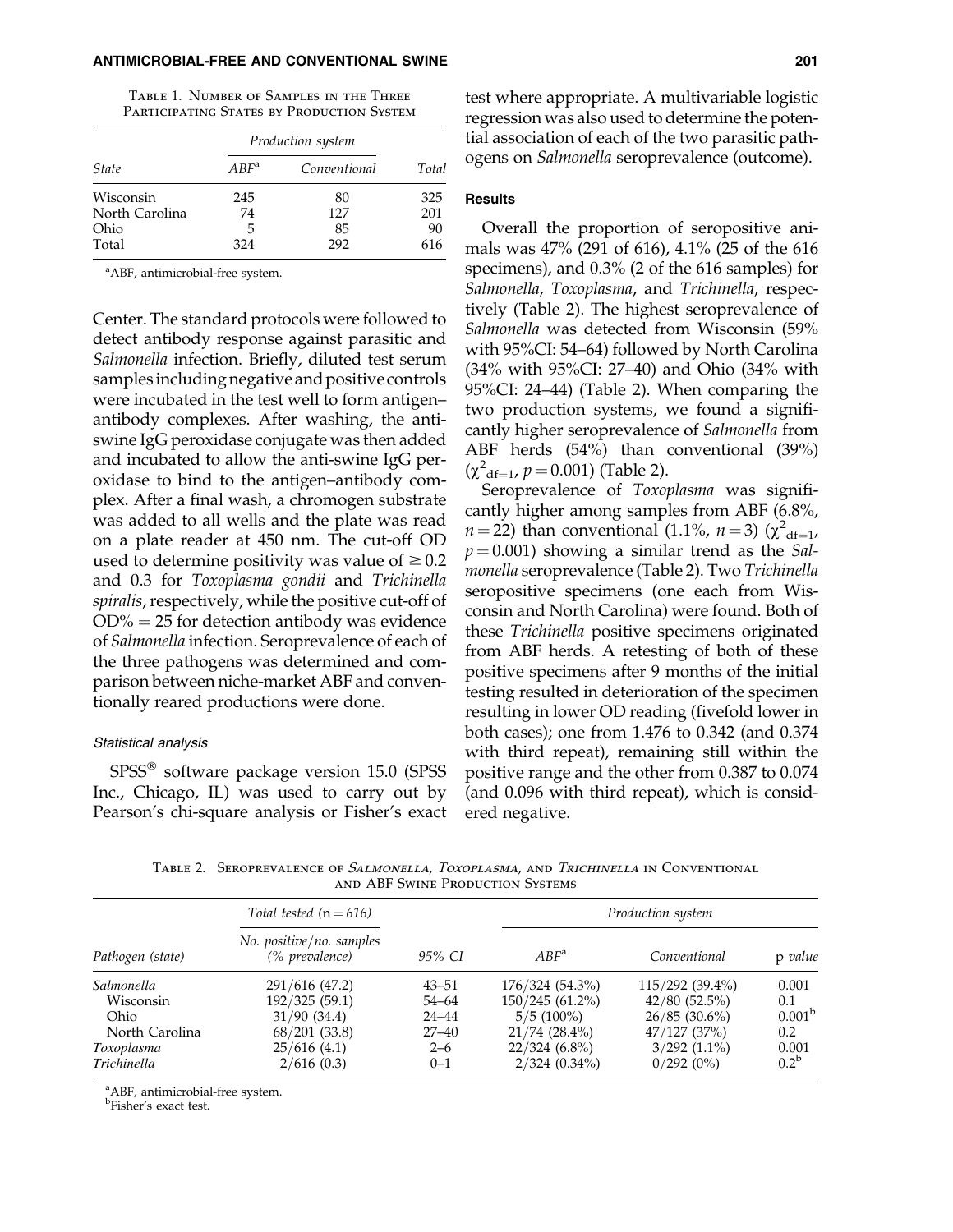While at least one sample from North Carolina and Wisconsin was positive for all of the three pathogens, none of the samples from Ohio were positive for Toxoplasma and Trichinella. We found no significant association between Salmonella seropositivity and either of the two parasitic pathogens (Toxoplasma and Trichinella). There was some evidence of an association between seropositivity for Toxoplasma and Trichi*nella* (Fisher's exact test,  $p = 0.08$ ). This may be due to the fact that both were more commonly detected from ABF herds but none from conventional ones. Multivariable logistic regression results also supported the univariate findings that there is no association between the occurrence of the two parasitic pathogens and shedding of Salmonella.

#### **Discussion**

Three globally important zoonotic foodborne pathogens including Salmonella, Trichinella, and Toxoplasma were studied. Serological analysis of these pathogens was conducted on samples collected from two distinct pig production systems: ABF, outdoor-reared, niche-market type and conventional (indoor-reared). The results from this preliminary study suggest that Salmonella and Toxoplasma were more commonly present in pigs that were reared in ABF, outdoor, nichemarket type of environment than the conventional, indoor-reared herds. This was found to be consistent in all three states—North Carolina, Ohio, and Wisconsin—that were included in the current study.

The high seroprevalence of Salmonella in all three states has not been a surprise since the findings indicate prior history of Salmonella exposure as compared to current infections when prevalence based on culture and isolation method is used. Consistent with our previous reports, the prevalence of Salmonella was higher among ABF herds than conventional ones (Gebreyes et al., 2006). A recent report on the Salmonella infection demonstrated only 13.2% seroprevalence in 90 Canadian swine farms which was much lower when compared to 41% seoprevalence under conventional setting in our study (Table 2) (Rajic et al., 2007).

Another most interesting finding in the current study was the significantly higher seroprevalence of Toxoplasma among pigs raised in an ABF environment than those reared in conventional settings. Even though we have not done a detailed risk factor analysis in the current study, the extensive (outdoor) nature of the ABF production system is conducive for exposure of the pigs to various known risk factors for Toxoplasma infestations such as cats (the definitive host) and other species that can be harboring cysts in their musculature as compared to the indoor conventional production system. Although the prevalence for Trichinella was very low, it was still higher than our expectations (as well as U.S. Department of Agriculture prevalence estimates [Dubey et al., 1992]). The fact that both positive animals were identified among ABF, outdoor-reared swine highlights the potential foodborne risks of these production systems. These pigs are reared in an openair environment with potential exposure to wild and other domestic fauna, which are the potential sources of this parasite. In addition, the outdoor environment with open access to soil, vegetation, and moisture allows for viable environments for Toxoplasma oocysts. The similar trend of higher seroprevalence of Toxoplasma and Trichinella in outdoor-reared swine was reported in the Netherlands (van der Giessen et al., 2007). The frequency distribution of Toxoplasma seroprevalence reported in this study ranged from 0.38% in intensive production to 5.62% in outdoor-reared system which was relatively in concordance with our findings (Table 2). According to the National Animal Health Monitoring System's seroprevalence survey reported by Gamble et al. (1999), only 0.16% of a total 3048 lactating sows' sera and 0.013% of a total of 7987 gestating/finishing pigs' sera were found to be positive for Trichinella spp. antibodies. However, the Trichinella spp. seropositive prevalence may vary by the different locations, production types, and management styles; for instance, 15 out of 4078 (0.4%) of serum samples from 156 farms in the northeastern United States were found positive to Trichinella spp. antibodies (Gamble and Bush, 1999).

Some evidence of an association between seropositivity for Toxoplasma and Trichinella  $(p=0.08)$  in this study may be due to the fact that both were more commonly detected from ABF herds but none (for Trichinella) or rare (for